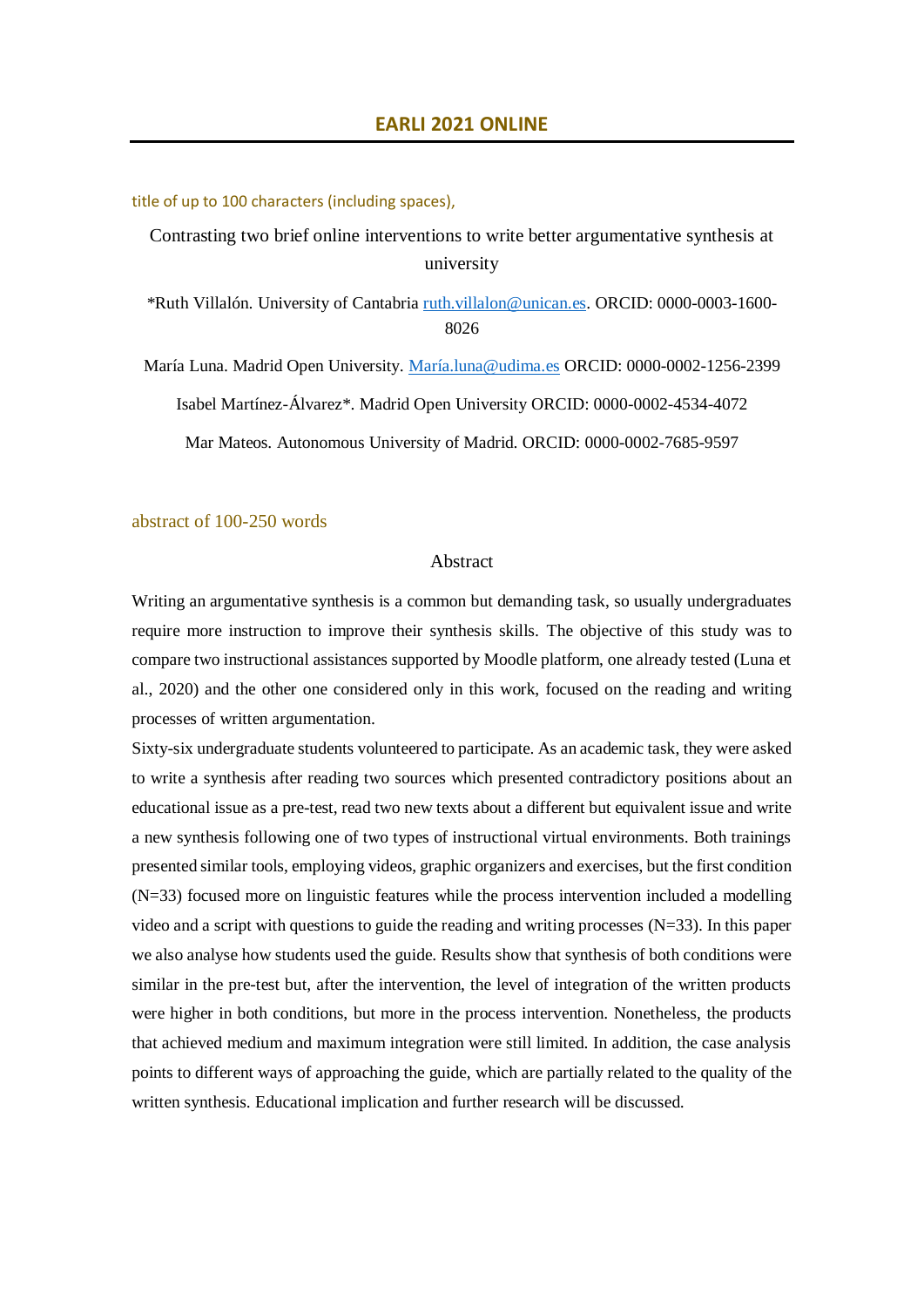## Extended summary of 600-1000 words (including references)

## **Extended summary**

Writing an argumentative synthesis is a common but demanding task for university students (Hyytinen, Löfström, & Lindblom-Ylänne 2017; Wingate 2012). It involves understanding, evaluating, weighing, combining and generating arguments and counterarguments from different sources and perspectives to support a final position (Mateos et al., 2018). In spite of its difficulty and complexity, argumentative writing is scarcely taught at the Spanish universities, so undergraduates require more instruction to improve their synthesis skills. Moreover, open universities and the availability of virtual campuses at traditional or on-site universities are increasing and some authors have used technologies to implement virtual scaffolds (Nussbaum, 2012). The objective of this study was to compare two instructional assistances supported by Moodle platform in a full online university, one already tested (Luna et al., 2020) and the other one considered only in this work.

Sixty-six undergraduate students from Psychology and Education degrees who were attending their first-year course volunteered to participate. As an academic task they were asked to: 1) fill in a questionnaire to gather initial students' data 2) write a synthesis after reading two sources which presented contradictory positions about an educational issue as a pre-test; 3) read two new texts about a different but equivalent issue and write a new synthesis following one of two types of instructional virtual environments. For the first group, the environment presented an instruction focused on the argumentation product features, dealing with linguistic aspects of writing and types of arguments and argumentation fallacies ( $n = 33$ ). For the second group ( $n = 33$ ), an instruction focused on the reading and writing processes of written argumentation was delivered. Both trainings presented similar tools, employing videos, graphic organizers and exercises, but the process intervention includes also a modelling video and a script with questions to guide the reading and writing processes.

Each synthesis was coded regarding its degree of integration following Mateos et al. (2018). A repeated-measures ANOVA was conducted to test main and interaction effects of condition (product/process) and time (pre/post). Additionally, for the process condition, we carried out a case analysis of the participants' answers to the guide, specifically of students whose synthesis improved more after the intervention. Results show that synthesis of both conditions were similar in the pre-test but, after the intervention, the level of integration of the written products were higher in both conditions, but more in the process intervention. This result is very relevant, since interventions in online environments have increasing their importance in education in recent years, and even more with the current crisis of COVID-19. Nonetheless, the products that achieved medium and maximum integration were still limited. These results suggest that, even with explicit instruction on the process, students struggled to reach high integrative conclusions